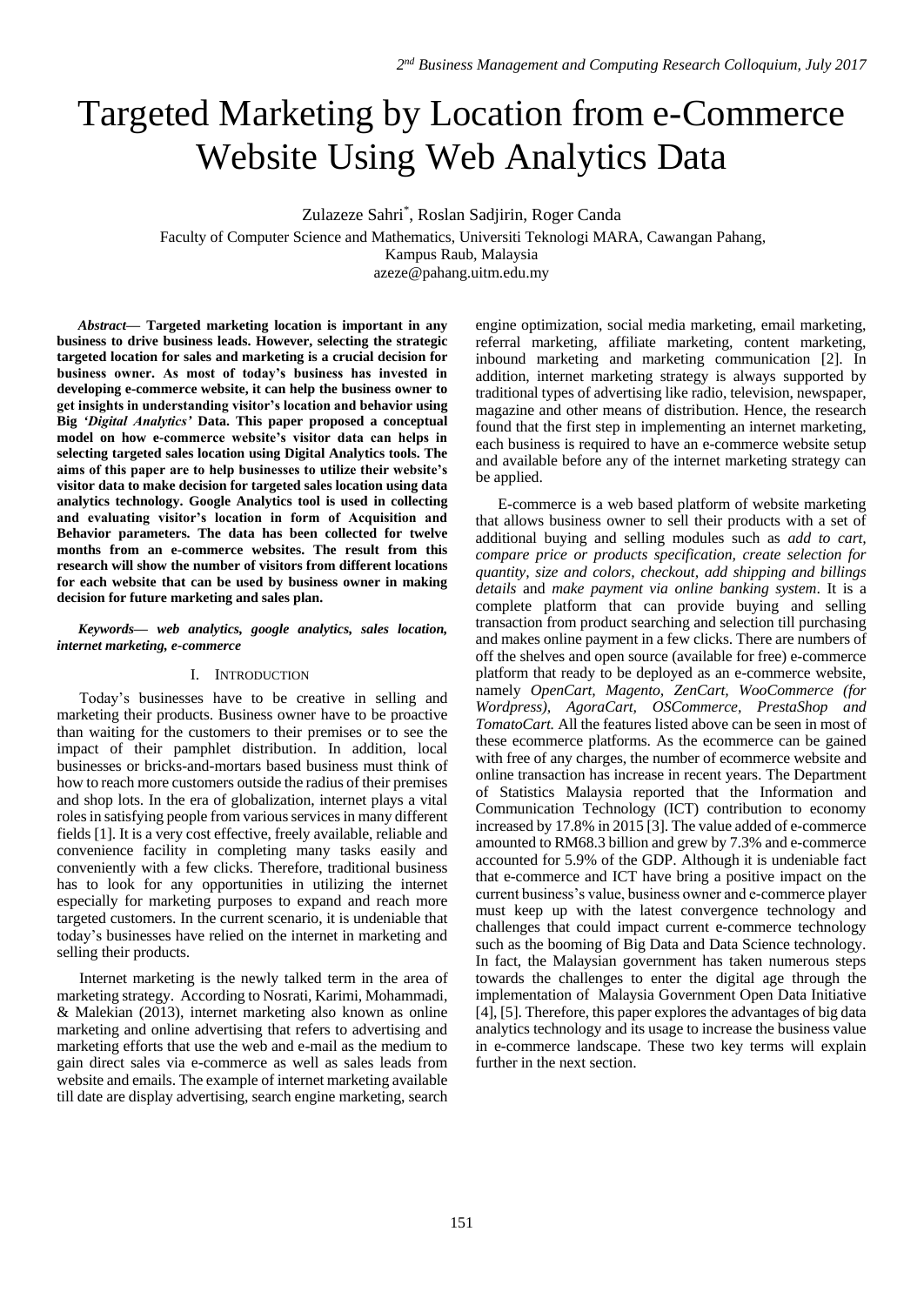### II. LITERATURE REVIEW

This section review some of the most important key terms in this research. The first literature review will cover a component of big data which is Web Analytics and its relation to e-commerce (as e-commerce in the form of web platform). Then, the review continues with the study of target marketing and how e-commerce web analytics could help in determine a targeted marketing location for a business through it available e-commerce data.

#### *A. Web Analytics and e-Commerce*

The study of big data analytics (BDA) has become one of the popular interest fields of study among academia and industry. This explosion is due to the application of big data in many fields especially e-commerce can bring significant positive impacts such as can increase value chain experience by  $5\% - 6\%$  higher productivity than the competitor as reported by Akter & Wamba (2016). As the emergence of internet-based technology provides e-commerce firms with transformative benefits such as real-time customer service, dynamic pricing, personalized offers or improve interaction [6], BDA also can help in making decision by enabling informed decisions based on critical insights [7]. The impact of BDA to e-commerce can improve every aspect of the business from marketing and advertising, to merchandising, operations and customer retention. In the context of ecommerce, the big data enables merchants to track each user's behavior and connect the dots to the determine the most effective ways to convert an existing customers into repeat buyers [7]. Based on this argument, the research motivation to study and propose on how to help merchants or e-commerce website owner to get insights of its user's behavior, to identify the most suitable location (targeted location) for their marketing campaign. The user's behavior data can be collected and analyzed by using web analytics tools which is a part of the BDA.

Web Analytics involves the process of collecting, measuring, monitoring, analyzing and reporting web usage data to understand visitor's *behavior* such as number of visits, pages visited, exit page, and *attributes* such as demographic and devices uses. Analytics can help to optimize web sites in order to accomplish business [8]. There are two ways used by web analytics tools to collect web data; the first involve the use of server-based logs-files, and the second requires client-based page-tagging. There are numerous number of web analytics tools available for free or with a fee namely Google Analytics, Yahoo Web Analytics, Crazy Egg, Compete.com, Google Website Optimizer, Optimizely.com, Kissinsights from Kiss Metrics, 4Q by iPerceptions, ClickTale, Facebook Insigths, Twitalyzer as detailed out in table 1.

| <b>Provider / Publisher</b> | Source                  | <b>Free / Charges</b> |
|-----------------------------|-------------------------|-----------------------|
| Google Analytic             | Google.com/analytics    | Free                  |
| Yahoo Web Analytics         | Web.analytics.yahoo.com | Free                  |
| Crazy Egg                   | Crazyegg.com            | $$9 - $99/m$          |
| Compete                     | Compete.com             | Privacy Vary          |

TABLE I. LIST OF WEB ANALYTICS

| <b>Provider / Publisher</b> | Source                      | <b>Free / Charges</b> |
|-----------------------------|-----------------------------|-----------------------|
| Web<br>Google<br>Optimzer   | Google.com/websiteoptimizer | Free                  |
| Optimizely                  | Optimizely.com              | $$19 - $399/m$        |
| Kissinsights                | Kissinsights.com            | Free - $$29/m$        |
| 4Q by iPerceptions          | 4qsurvey.com                | Free                  |
| ClickTale                   | Clicktale.com               | Free - \$990          |
| Facebook Insights           | Facebook.com                | Free                  |
| Twitalyzer                  | Twitalyzer.com              | Free                  |

a. (Source: [9])

Based on the review, the research employed Google Analytics as the web analytics tools because it is completely free service and be able to generate detailed statistics and report of our website visitor's behaviors and attributes. In addition, it is a widely use web analytics by most top websites around the word due to its reliability and performance. According to [10], 62.4% of the top 10 000 websites use the service. Meanwhile, in order to receive data from the web, the research used client-based page tagging technique that require us to technically install the Google's JavaScript code into each web page that need to be monitored.

### *B. Targeted Marketing by Location*

Targeted Marketing is a tool used to specifically identify the buying power of one group by tailoring a campaign or promotion specifically toward that group's needs and wants [11]. Meanwhile, Location Targeting marketing allows advertiser to identify the ads to appear in the geographic location and helps business owner to focus on the areas where they find the right customers and restrict it in areas where they won't in their marketing campaign [12]. This method is very important to advertisers and business owners while spending their marketing budget in order to increase their return on investment (ROI) as result. The question is; how to know the right location to market our product and where is our right target group? These are the questions that advertisers and business owners need to understand before the plan to launch their marketing campaign or to sell their products at a specific location.

This paper proposes the uses of web analytics data gathered from e-commerce website to get insights and meaningful information to answer those questions such as the right location of website customers and other demographic information. This method can be implemented by using client-based page tagging on web page using Google Analytics to collect visitor's data such as their location and time visits for further analysis. Based on this result, it can help advertiser and business owner to better understand their customer's location and behavior eventually can helps in making decision for targeted marketing campaign of the products in the future.

#### III. RESEARCH METHODOLOGY

This section describes the methodology in implementing web analytics in e-commerce in order to get the targeted marketing location by understanding the website users' behaviour. Firstly, based on the research review, the researchers learnt that in today's internet marketing, there are lots of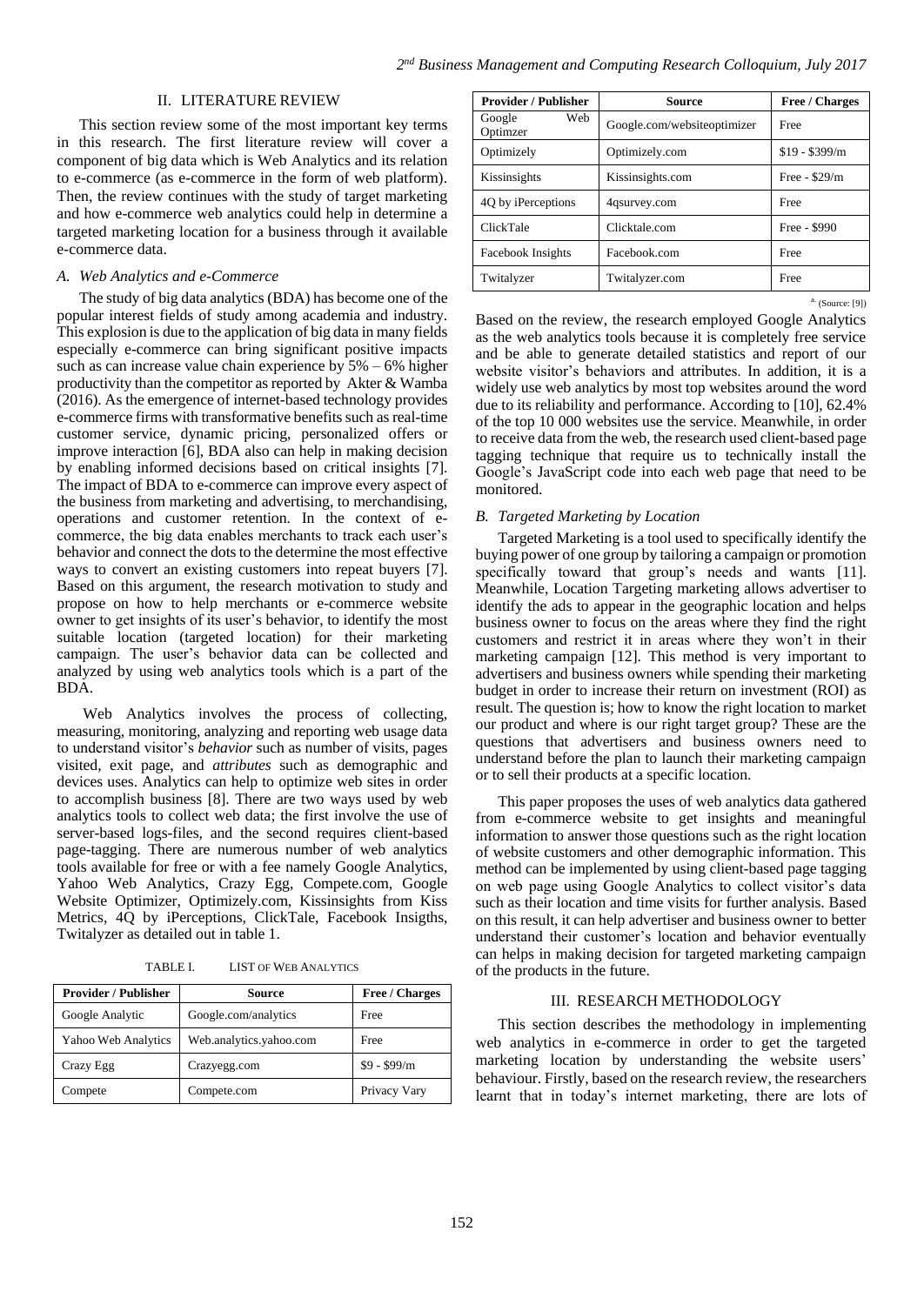marketing channel that business owners and advertisers can use as per discussed in the early section. The most important channel is by using e-commerce platform. E-commerce website can be developed by using free and open source platform such as OpenCart, WooCommerce, Magento, ZenCart and many more as per our discussion. In this research, we use a sample of ecommerce website that run WooCommerce platform as a plugin in Wordpress Website platform. The website called Site A is a cosmetic and health care business website based in Kuala Lumpur, Malaysia and has run the ecommerce website since 2014.

Next, the research has selected Google Analytics as the web analytics tools to capture the website's users' data and behavior to be analyzed. Google analytics is a well-known free service web analytics among the top business website. It has a vast number of monitoring and analysis features in understanding website user's behavior such as number of website visitors by day, traffics source, visitor's demographics and interest, visitor's geo-location and languages used, browsers and mobile devices uses and many more. In order to allow Google Analytics to capture and analyze website user's data and behavior, the research needs to setup and install analytics tracking code into the sample website. The overview of Google analytics setup process is as follows:

- 1. Visit google.com/analytics and sign in using your google account (Create account if you don't have one)
- 2. Setup a property in your Analytics account. A property represents the two sample website, and is the collection point in Analytics for the data from the site. [13]
- 3. Adding the Analytics tracking code to collect data in Analytics property that we have setup. [14]

After successfully setup the Google Analytics account, setup website property and adding analytics code in the sample website. The research continuously monitor to ensure that the analytics be able to read the website user's activities and other required information. The time frames of data collection and analysis for these websites have been divided into two phases where each phase takes a period of six months for that year. The first phase was from Jan 1, 2016 to June 31, 2016, and the second phase was from July 1, 2016 to December 30, 2016. The traffics data from the websites were analyzed and modeled to determine the website visitor's valuable insights that can help in determination of targeted marketing location for future marketing plan for the sample website. The website user's data parameters that the research focuses are:

 *Geo Location (Number of Visitors, Avg Session Duration)*

Geo Location data in Google Analytics be able to provide the data of website user's location by country, state and city which the session (per user visit) originated. The research will look at the highest number of visitors and average session duration for each location. Based on this information, it can help advertiser to create ads campaign, pamphlet distribution, banner and billboard advertising for a specific location.

# IV. RESULT AND DISCUSSION

This section describes the results of this research. The overall process of implementing web analytics into the ecommerce sample websites to understand user location for future marketing campaign can be illustrated as in Fig. 1.



Fig. 1. Targeted Marketing by Location Model Using e-Commerce Web Analytics Data

Traditional bricks and mortar businesses transformed their business into online platform like create a shop blog, post items in social site like Facebook, Instagram and twitter or creating ebusiness website or e-commerce website, they eventually try to make a free or paid marketing campaign to all of their customers. This research proposes to adopt a Big Data technology called web analytics that can capture, monitor and analyze website user's behavior and attributes. The research was focusing on understanding users location that can be used in the marketing campaign, for example to create Facebook ads or any display ads to our visitor's location only. The result also can help advertiser to create offline marketing campaign like distribution of pamphlet, banner and billboard or open new branches at the location of their website visitors. This method can help to reach targeted customer and save marketing costs.

The second part of result and discussion section describes the analysis result based on the data captured and analyzed by Google Analytics. Google Analytics be able to capture and analyzed the geo location and visitor's behavior for Site A throughout the research duration between Jan 1, 2016 to Dec 30, 2016. The sample of analytics results view that show Geo Location of the monitored website as show in fig 2.



Fig.2. An overview of Geo Location Analysis Result in Google Analytics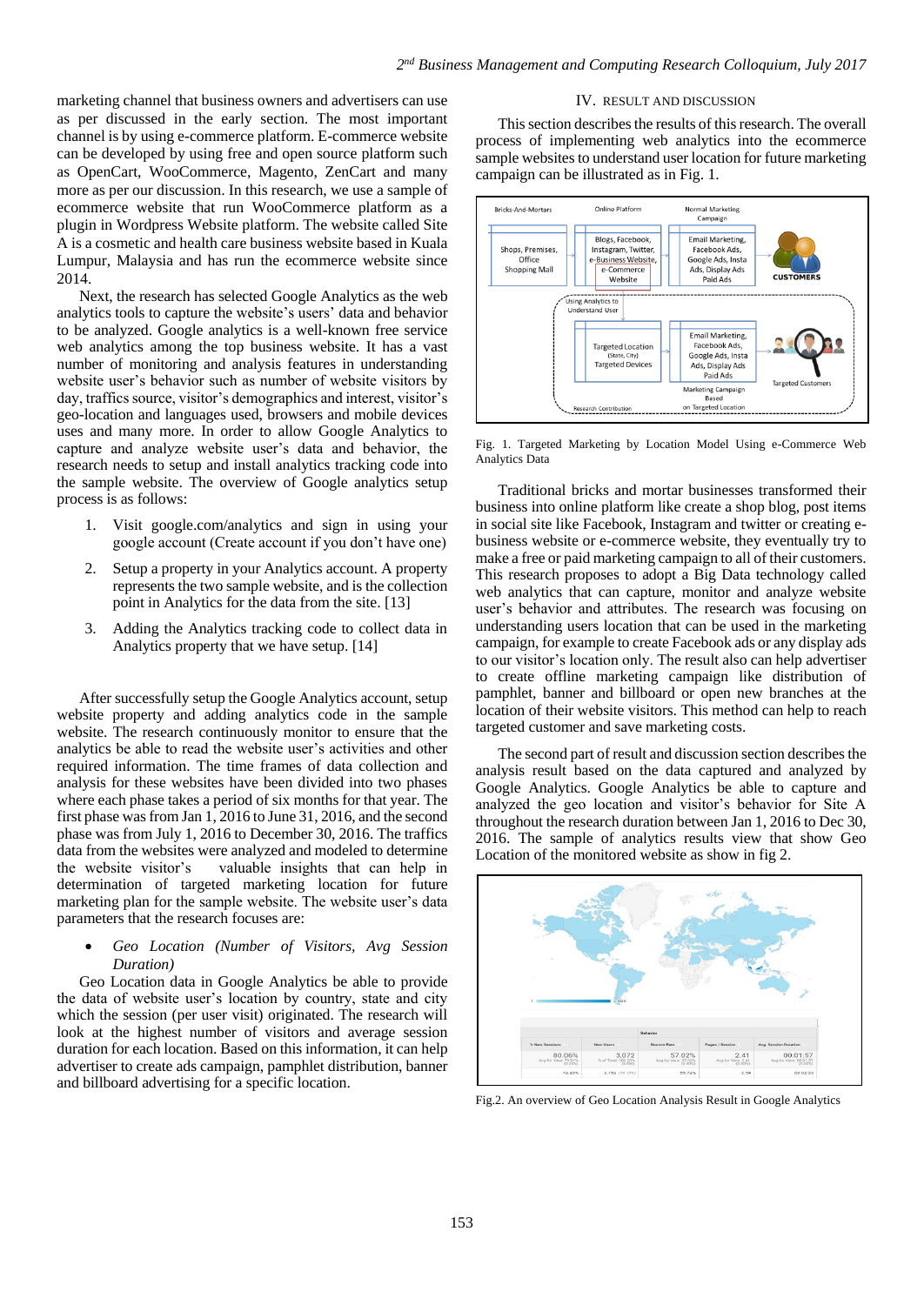Based on the result analyzed by Google Analytics, Site A recorded country Malaysia has the highest number of visit with total of 2894 session, with the average session duration per visit was 2 minutes 23 seconds, this is followed by United States with the number of visit was 184 session and average time per visit was 43 seconds. Table II and Table III shows the details of the top five visitor's location for Site A along its average session duration.

| TABLE II. RESULT OF VISITOR'S LOCATION BY COUNTRY FOR SITE A |  |  |
|--------------------------------------------------------------|--|--|
|--------------------------------------------------------------|--|--|

| Country             | <b>Total</b><br><b>Visitors</b><br>$(3837)$ % of<br><b>Total 100%</b> | % of Total<br><b>Visitor</b> | <b>Average Session</b><br><b>Duration</b> |
|---------------------|-----------------------------------------------------------------------|------------------------------|-------------------------------------------|
| Malaysia            | 2894                                                                  | 75.42%                       | 00:02:23                                  |
| <b>United State</b> | 184                                                                   | 4.80%                        | 00:00:43                                  |
| United<br>Kingdom   | 109                                                                   | 2.84%                        | 00:00:01                                  |
| China               | 82                                                                    | 2.14%                        | 00:00:03                                  |
| Indonesia           | 66                                                                    | 1.72%                        | 00:00:47                                  |
| Others              | 502                                                                   | 17.88                        | 00:50:04                                  |
|                     |                                                                       |                              |                                           |

Table II indicate that Site A has a total number of visitors of 3837 with majority of the visitors are from Malaysia with 75.42% and they spent an average of 2:23 minutes. The other country like United State, United Kingdom and China have a small number of visitors with a touch down time only 1-43 seconds, due to the traffics may not be genuine visitors instead, it can be search engine robots that visit website to be indexed in their search engine like Google, Yahoo or Bing. This result shows that the owner of website A now understand that they need to focus their marketing plan in Malaysia compare to other countries. Google analytics also is able to drive details result of which city, continent and sub-continent of our visitor's location. As Site A businesses are based in Malaysia, the research generate and analyze the detail result of visitor's city in Malaysia as detailed out in Table III.

TABLE III. RESULT OF VISITOR'S LOCATION BY CITY OF MALAYSIA FOR SITE A

| Country         | <b>Total</b><br><b>Visitors</b><br>$(2894)$ % of<br>Total<br>75.42% | % of Total<br><b>Visitor</b> | <b>Average Session</b><br><b>Duration</b> |
|-----------------|---------------------------------------------------------------------|------------------------------|-------------------------------------------|
| Kuala<br>Lumpur | 1593                                                                | 55.04%                       | 00:02:05                                  |
| Selangor        | 406                                                                 | 14.03%                       | 00:02:36                                  |
| Sabah           | 188                                                                 | 6.50%                        | 00:01:58                                  |
| Sarawak         | 171                                                                 | 5.91%                        | 00:02:01                                  |

| Country   | <b>Total</b><br><b>Visitors</b><br>$(2894)$ % of<br>Total<br>75.42% | % of Total<br><b>Visitor</b> | <b>Average Session</b><br><b>Duration</b> |
|-----------|---------------------------------------------------------------------|------------------------------|-------------------------------------------|
| Johor     | 98                                                                  | 3.39%                        | 00:03:12                                  |
| Putrajaya | 94                                                                  | 3.25%                        | 00:07:40                                  |
| Perak     | 67                                                                  | 2.32%                        | 00:02:14                                  |
| Kedah     | 64                                                                  | 2.21%                        | 00:01:48                                  |
| Penang    | 51                                                                  | 1.76%                        | 00:02:44                                  |
| Pahang    | 50                                                                  | 1.73%                        | 00:02:26                                  |

Table III shows the insights of available data from ecommerce website for Site A. The analytics was successfully capture, correlate, analyze and present data for Site A as the highest number of visitors in Malaysia was come from Kuala Lumpur with 55.04% out of 2894 visitors for the year 2016. It is followed by Selangor with 406 visitors, Sabah 188 visitors, Sarawak 171 visitors, Johor 98 visitors and Putrajaya with 94 visitors. Others state represent 1% - 2% of total visitors. Based on this result, business owner for Site A now understand that most of their customer are from the above states and it can helps the owner of the business to plan for advertising and marketing campaign for that targeted location, for example, running a Facebook or Google advertising that only publish in Kuala Lumpur and Selangor or Distribute pamphlet, Banner and Billboard advertising in Sabah and Sarawak and so forth.

### **V.** CONCLUSION

This research proposes the use of Big Data Analytics (BDA) technology to help e-commerce website owner to understand their visitor's attributes. The research focus on capturing and analyzing visitor's location that can be used in future marketing plan. A sample of e-commerce website has been used to apply the proposed model. Google analytics was used in this research as the web analytics tools in BDA and the implementing of analytics in the sample website has been discuss research methodology. The analytics was continuously captured and analyzed the website's data for a period of one year from January – December 2016. The results was successfully captured, analyzed and presented by analytics that shows for Site A, the highest number of visitors if from Malaysia compared to other country. Meanwhile, in Malaysia, the highest number of visitors for Site A was come from Kuala Lumpur followed by Selangor, Sabah and Sarawak. Based on this result, the research successfully identified the targeted location for Site A for their future marketing campaign decision.

#### **REFERENCES**

[1] S. Sharma, "Internet marketing: The backbone of Ecommerce," *Int. J. Emerg. Res. Manag. &Technology*, vol. 4, no. 12, pp. 200–202,